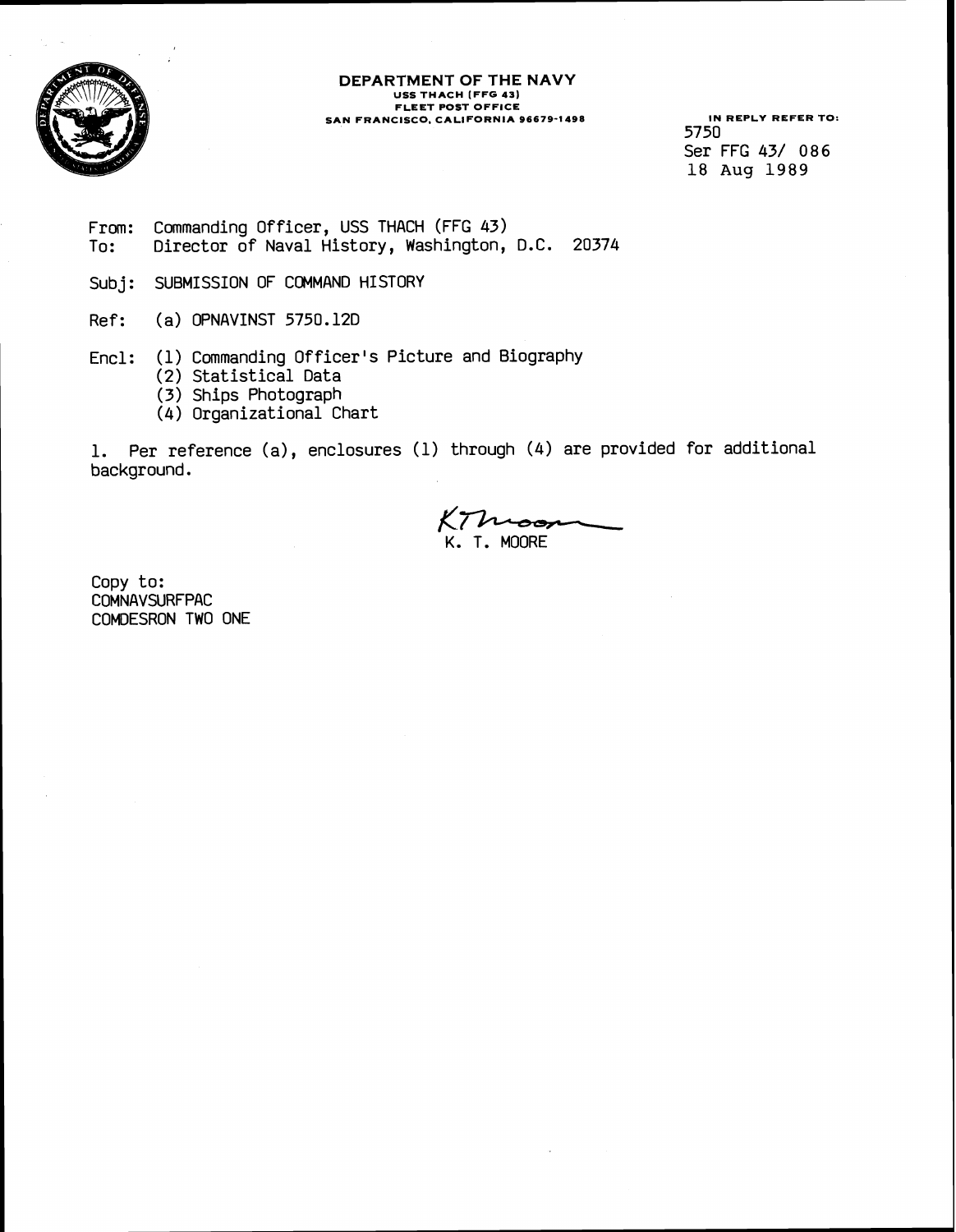1. Command Composition and Organization.

a. USS THACH is a flight I11 Oliver Hazard Perry Class Guided Missile Frigate designed to provide anti-submarine, anti-surface and medium range antiair defense to a battle group, amphibious or merchant convoy. THACH is part of Destroyer Squadron TWENTY-ONE, Commanded by Captain R. H. Joyce. The ship is homeported in San Diego, CA and is commanded by Commander Keith T. Moore. During THACH's second deployment one LAMPS MKIII (SH60B) anti-submarine warfare helicopter was embarked, tail coded T127.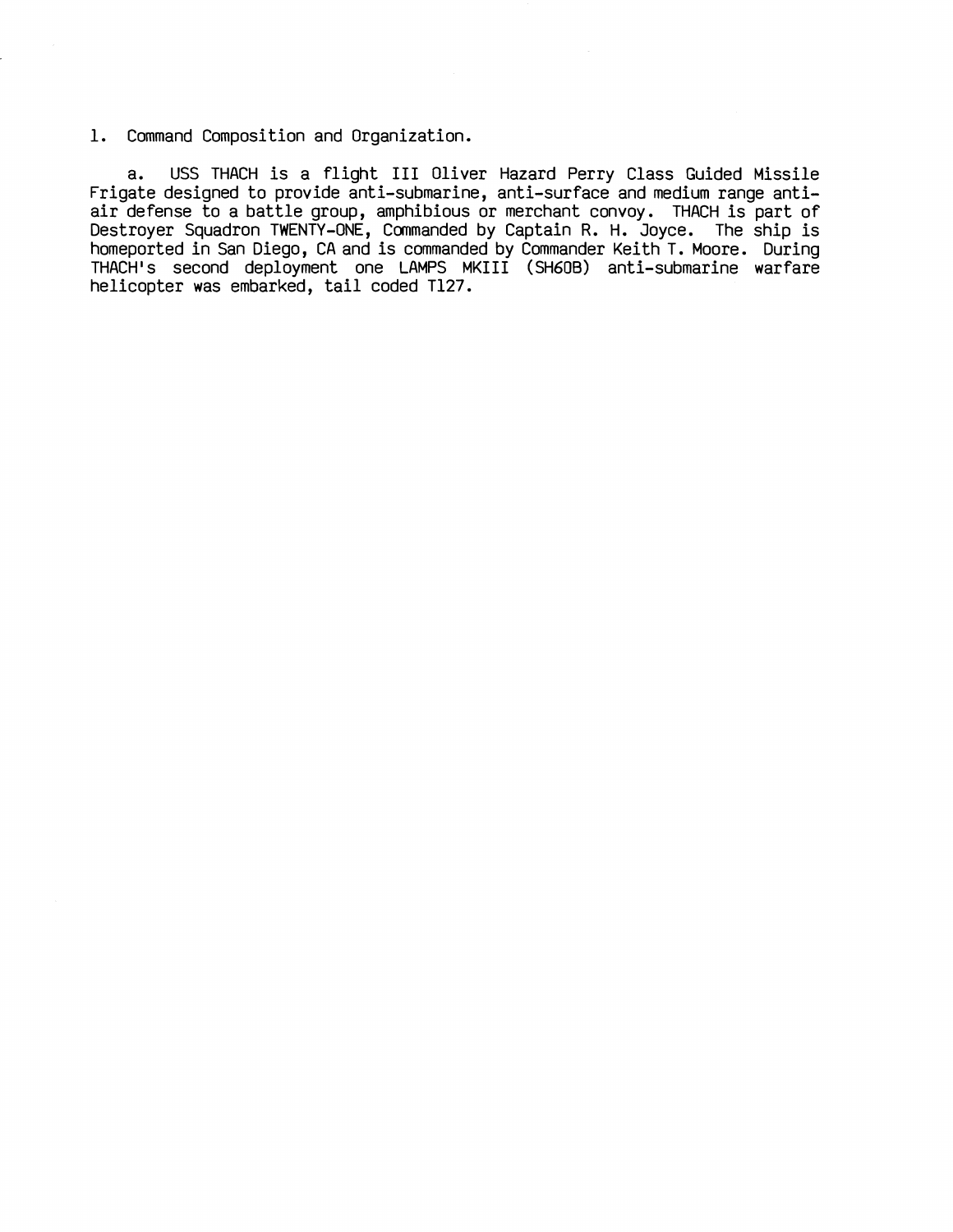b. Chronology.

 $\sim 10^{-11}$ 

#### JANUARY 1988

- $\mathbf{1}$ Transit Kuwait to Sitrah
- $2<sup>1</sup>$ Anchor Sitrah
- $\overline{3}$ Underway Sitrah
- $\overline{4}$ Transit Silkworm Envelope to Straits of Hormuz Eastern Patrol Area
- Ready Assistance Earnest Will 88002+01  $6 \overline{6}$
- $7<sup>1</sup>$ Underway Replenishment with USNS MISPILLION
- Enroute Sri Lanka 8
- Conrep USS WHITE PLAINS
- Arrive and depart Sri Lanka. Underway for Phuket.
- 15 Inport Phuket
- 20 Depart Phuket enroute Pusan
- 27 Inport Pusan
- 31 Depart Pusan enroute Pearl Harbor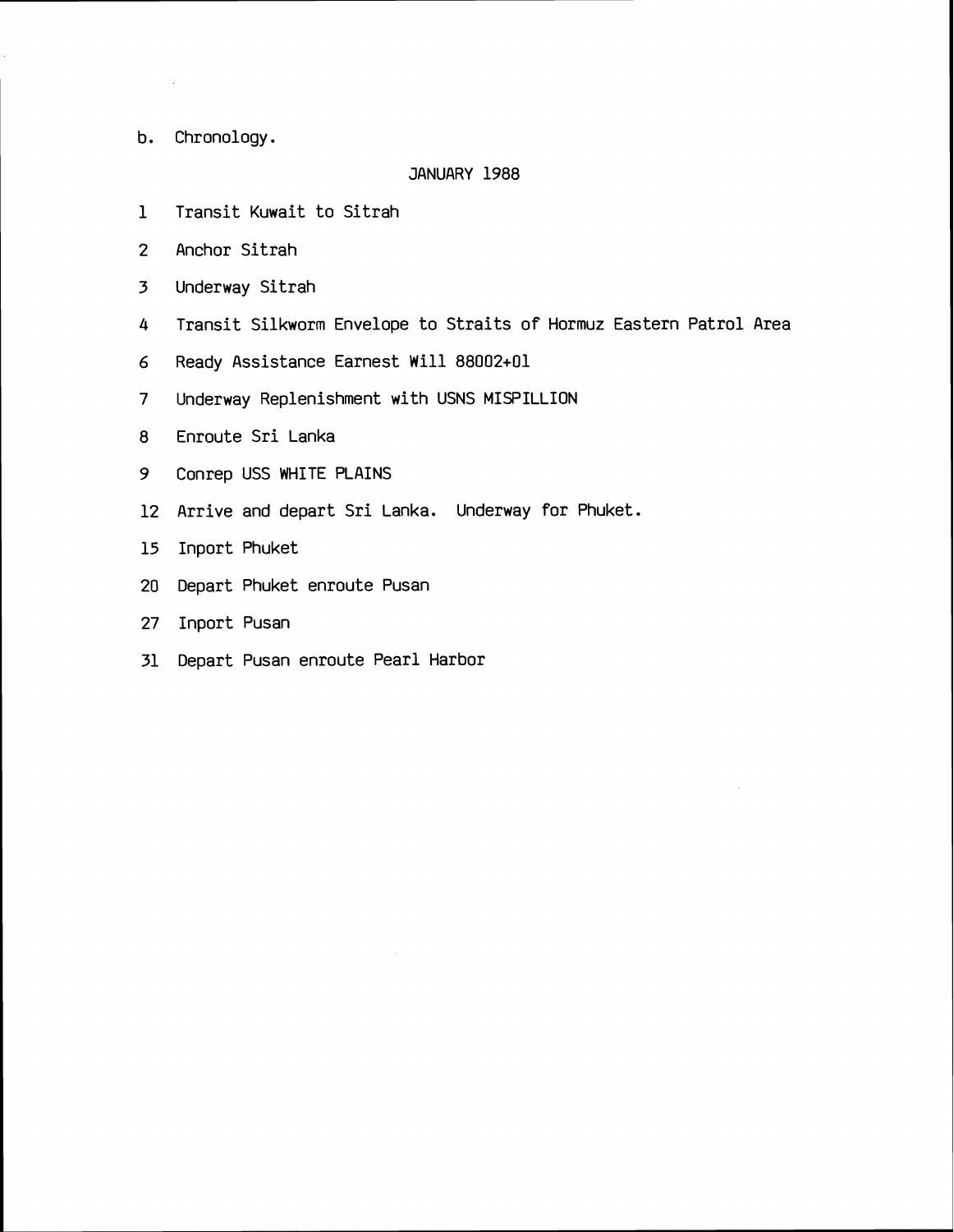### FEBRUARY 1988

- 5 Unrep with USNS PONCHATOULA
- 10 Inport Pearl Harbor
- 10-11 Embark Tigers
- 12 Depart Pearl Harbor on Tiger Cruise

 $\sim$ 

17 Return to San Diego. Commenced leave and upkeep period. HSL-43 Det 12 detaches from THACH.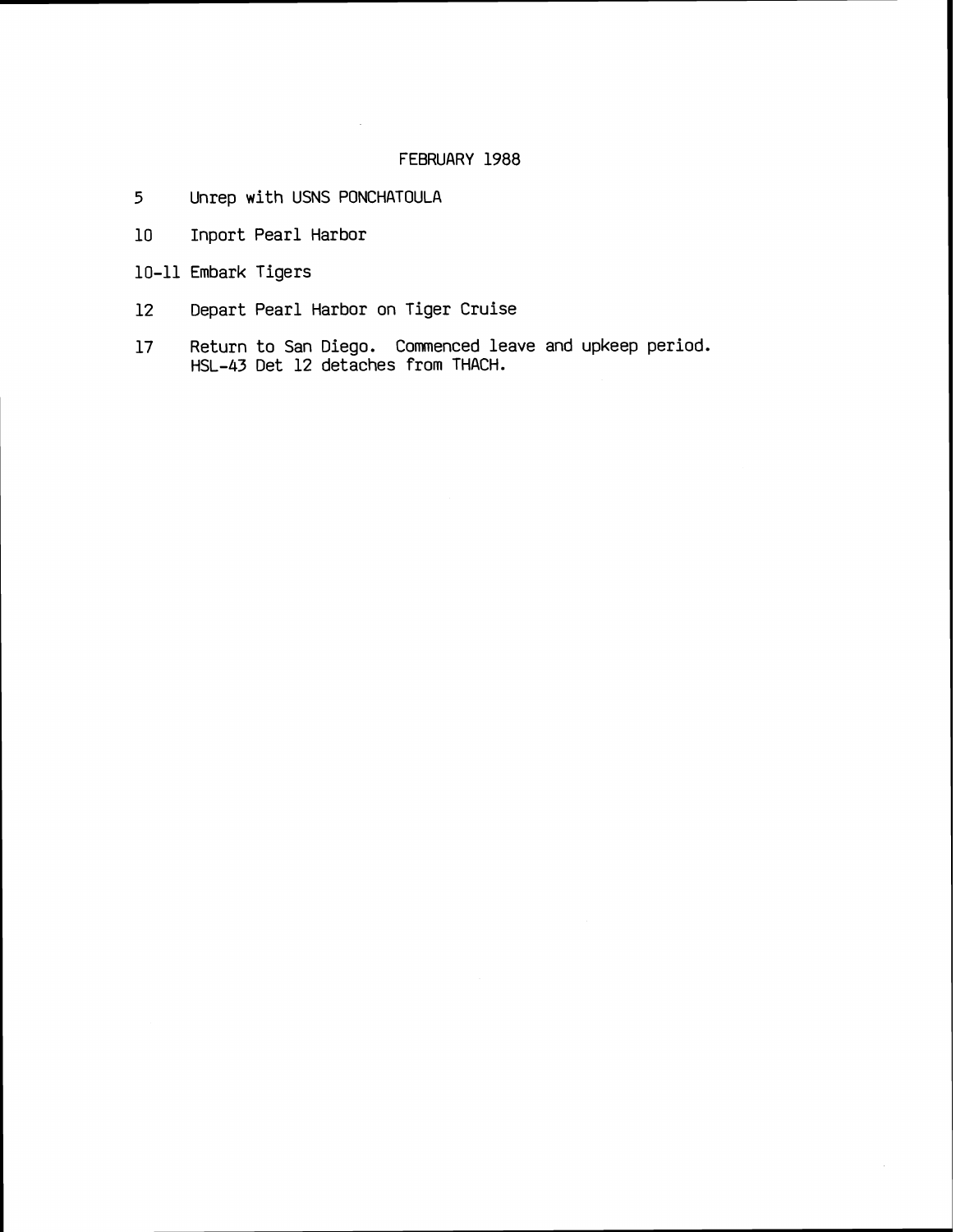#### MARCH 1988

- 8 Awarded Battle "E" for DESRON 21
- 11 Post deployment leave and upkeep period ends
- 17 THACH Birthday, four years old
- 21-24 Participated in Combat Systems team trainer
- 25 Ensign Arias reports aboard
- 28 Ensign Bossert reports aboard
- 28-29 Underway SOCAL operations
- 29 Inport San Diego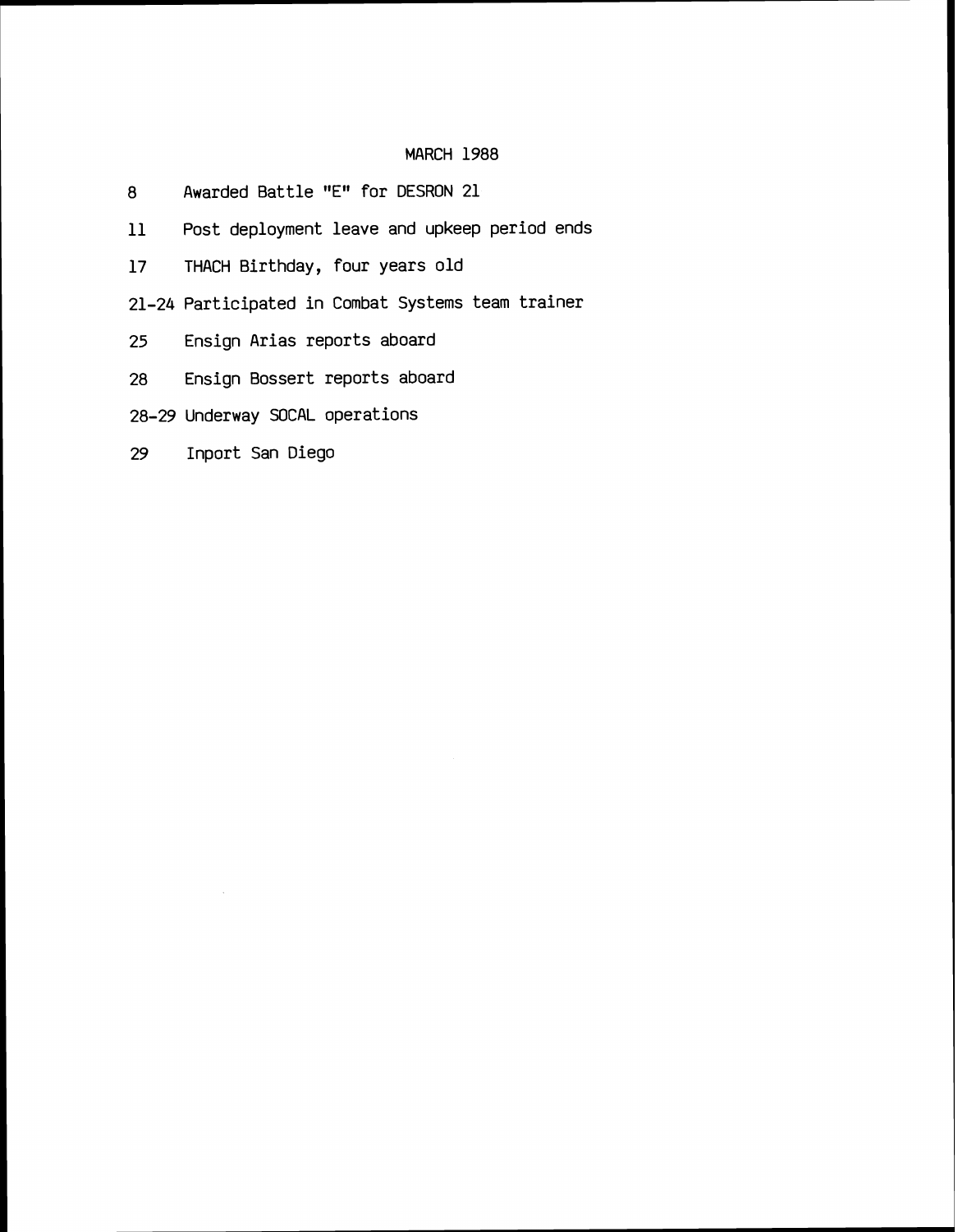### APRIL 1988

- 1 Retirement ceremony for BMCS on flight deck
- 2 Informed of selection for Spokane Trophy
- *6* LTJG qualifies as Surface Warfare Officer
- 11 Completed ASW Phase I team trainer with final score of 83%
- 12-13 Supply Management Assessment
- 14-18 COMDESRON 21 Embarked
- 18-21 Completed ASW Phase **I1** team trainer with final score of 88%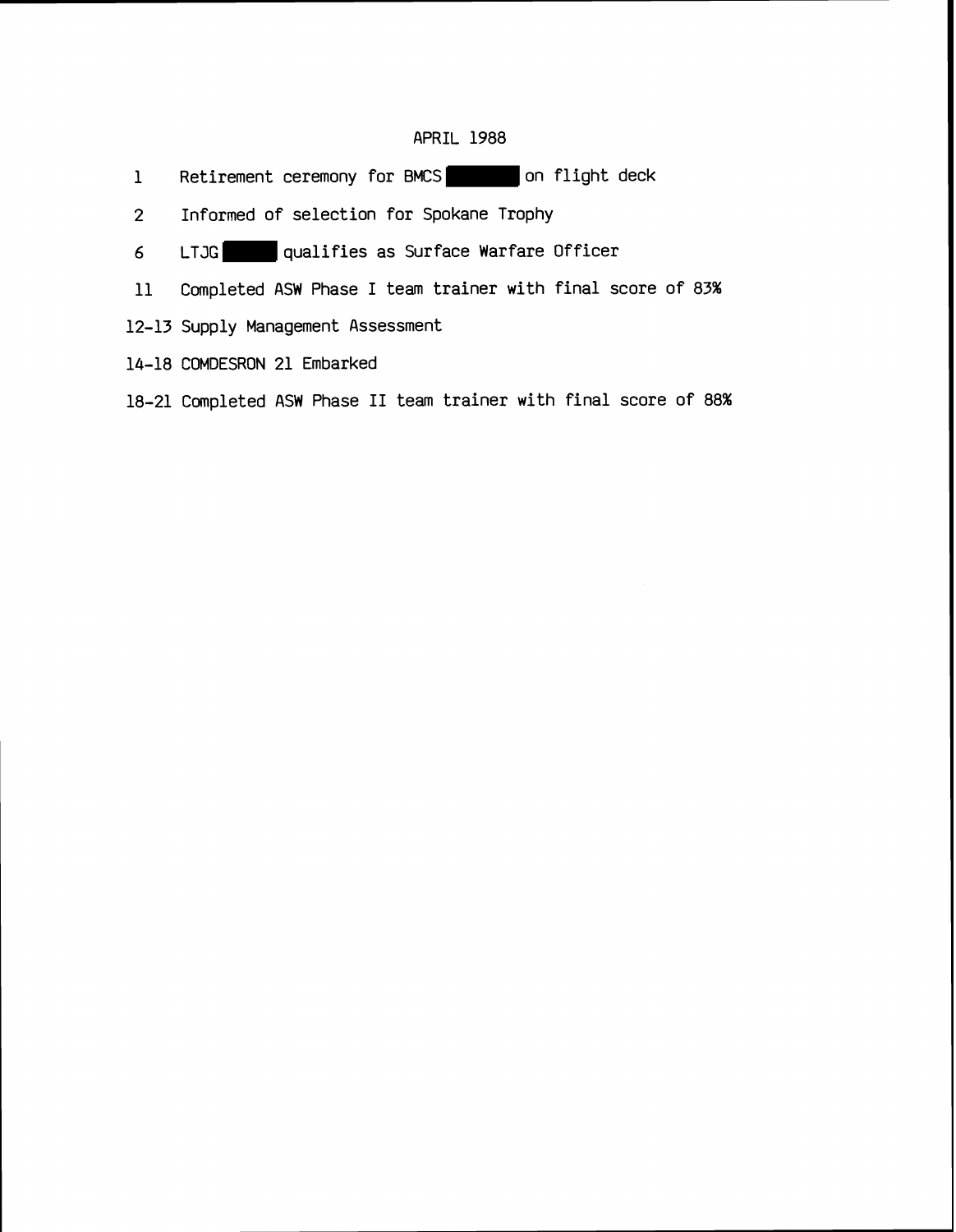### MAY 1988

- **2-6** Underway SOCAL op area for all comers at sea training week
- 9-11 Underway SOCAL op area
- 19 PC0 CDR Moore arrives
- 24-25 Underway SOCAL op area for IERA
- 26-29 Change out 1B Gas Generator

 $\alpha$  and  $\alpha$ 

27 LTJG qualifies as Surface Warfare Officer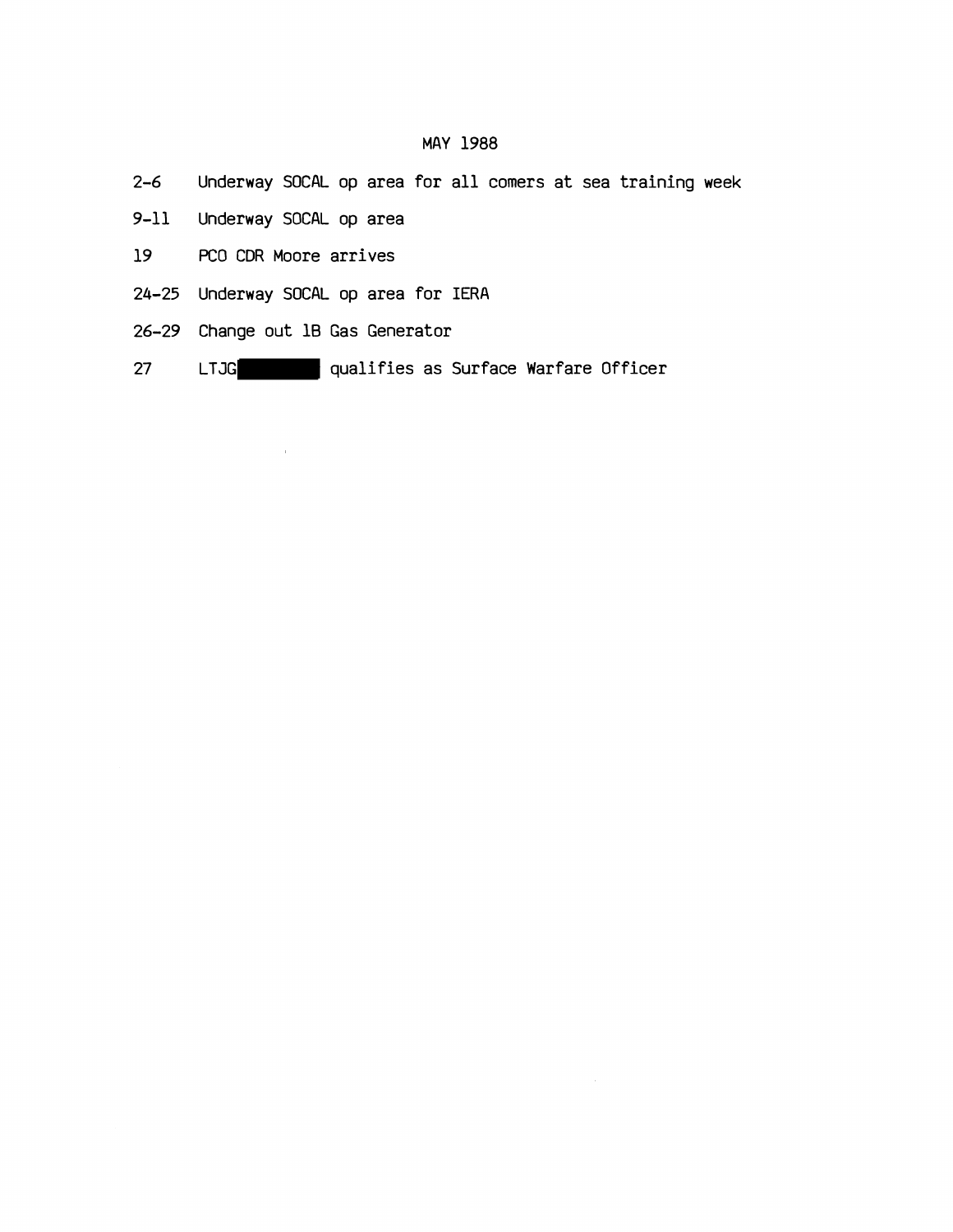#### JUNE 1988

- 1 CDR K. T. Moore relieves CDR G. J. O'Donnell as Commanding Officer in ceremony held on the flight deck
- 2 Underway for ACAT week then to Portland, Oregon to participate in the annual Portland Rose Festival
- **5** Conducted burial at sea for five cremains
- 8 UNREP with USS Kansas City
- 9-14 Inport Portland, Oregon
- 10 Spokane Trophy Presented to USS THACH by Admiral Jeremiah, Commander in Chief, U. S. Pacific Fleet
- 16 SM-1 missile shoot at Pacific Missile Test Center
- 17 Arrive San Diego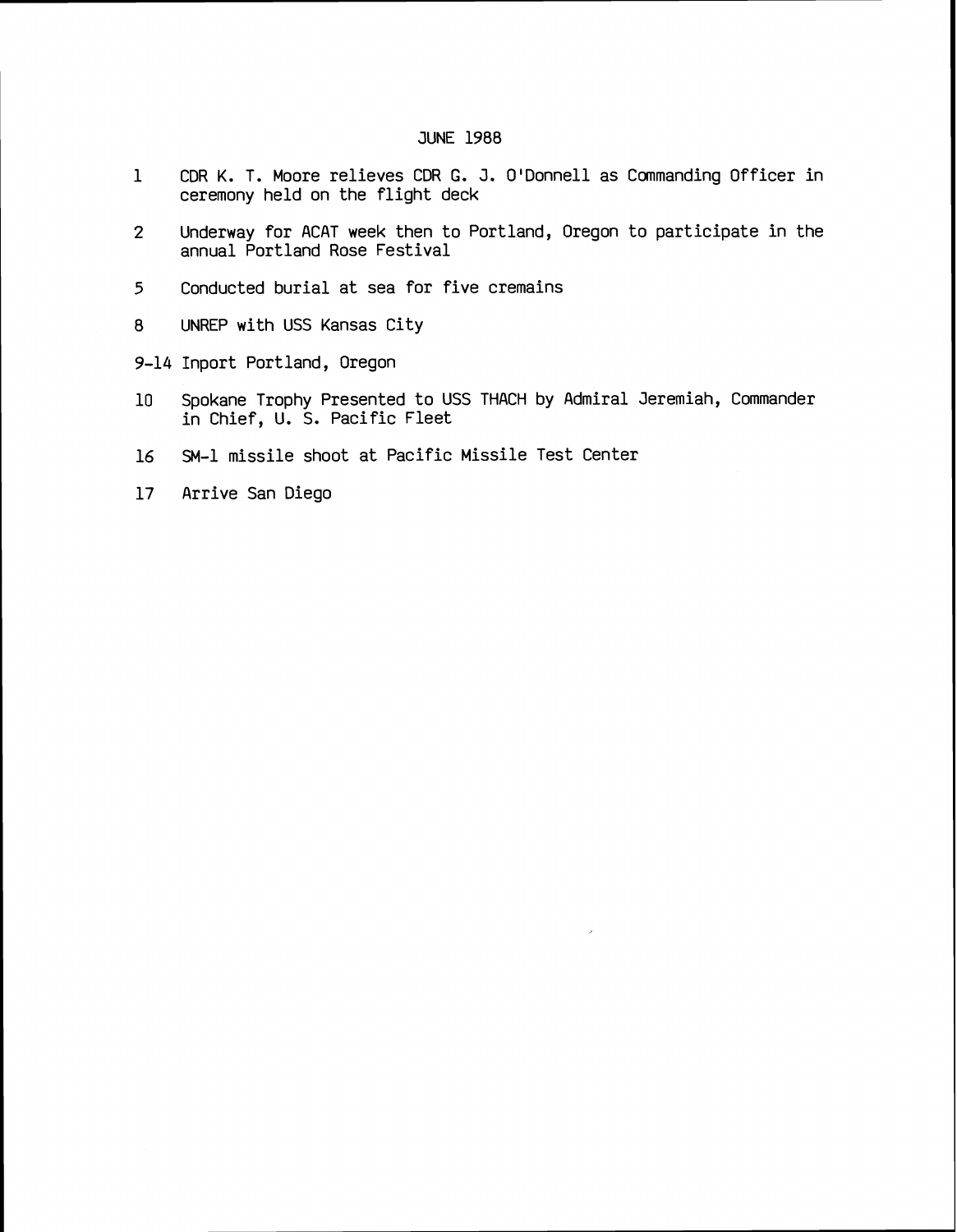# JULY 1988

- 1 LT and LT selected for LCDR
- 7 Underway for 2/c Midshipman CORTRAMID
- 11-15 Underway SOCAL op area
- 13 CIWS Shoot at a towed target
- 22 Personnel Inspection and Awards Ceremony
- 25-29 COMNAVSURFPAC 3-M Inspection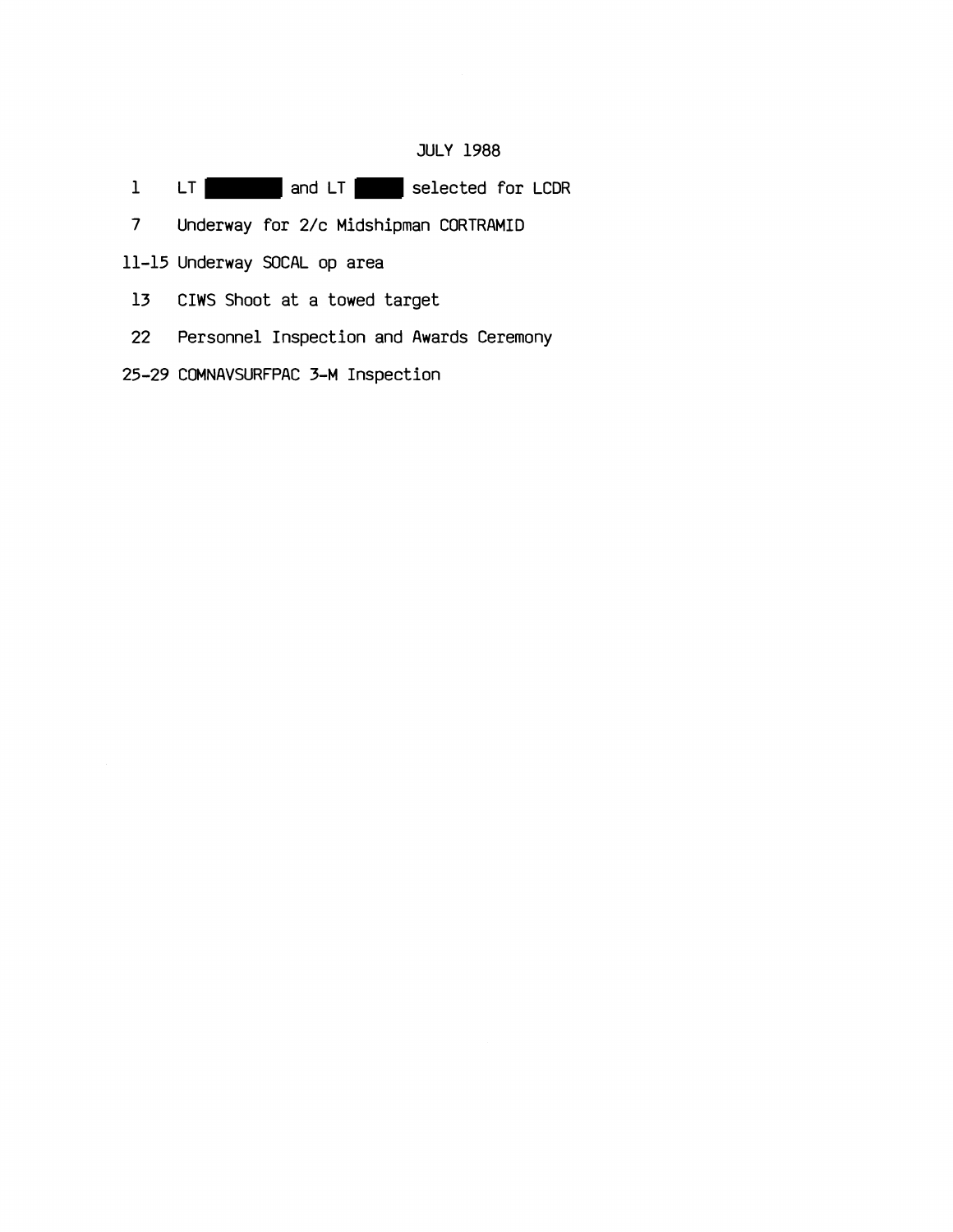## AUGUST 1988

| 1–5  | Underway SOCAL op area                             |
|------|----------------------------------------------------|
| 4    | SM-1 missile shoot against a vandal target         |
| 5–12 | COMDESRON 21 Embarked                              |
| 10   | Underway for Engineering Sea Trials                |
| 12   | Admiral Arosa, Argentine CNO, tours THACH          |
| 12   | , LTJG   , and LTJG   frocked to LT<br>LTJG I      |
|      | 16-18 PEB aboard for OPPRE                         |
| 26   | LCDR<br>relieves LT  <br>as Combat Systems Officer |

 $\sim 10^7$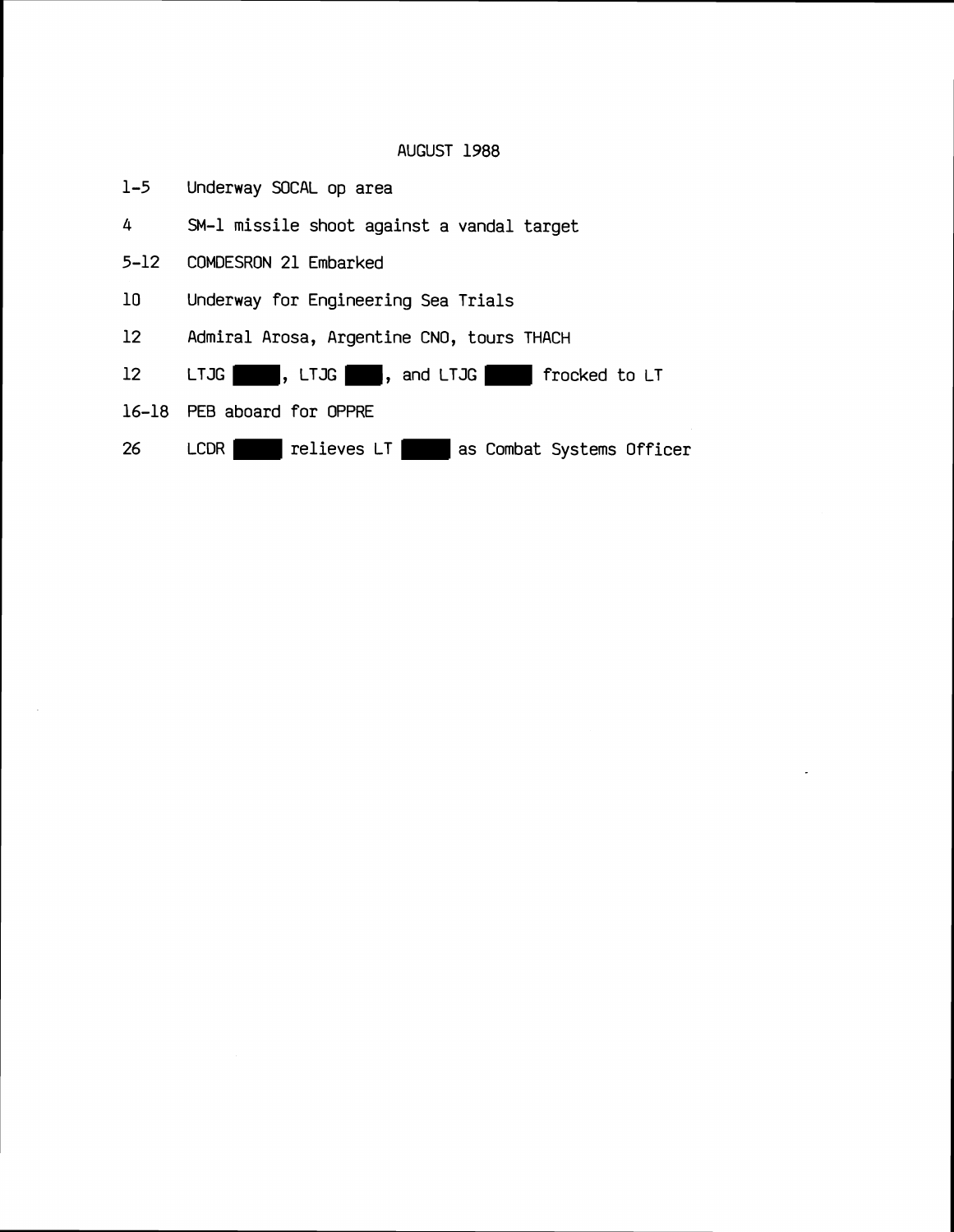# SEPTEMBER 1988

 $\mathcal{A}^{\mathcal{A}}$ 

- 11-15 Underway SOCAL op area
- 12 Offload of Ammunition for DSRA
- 19-23 INSURV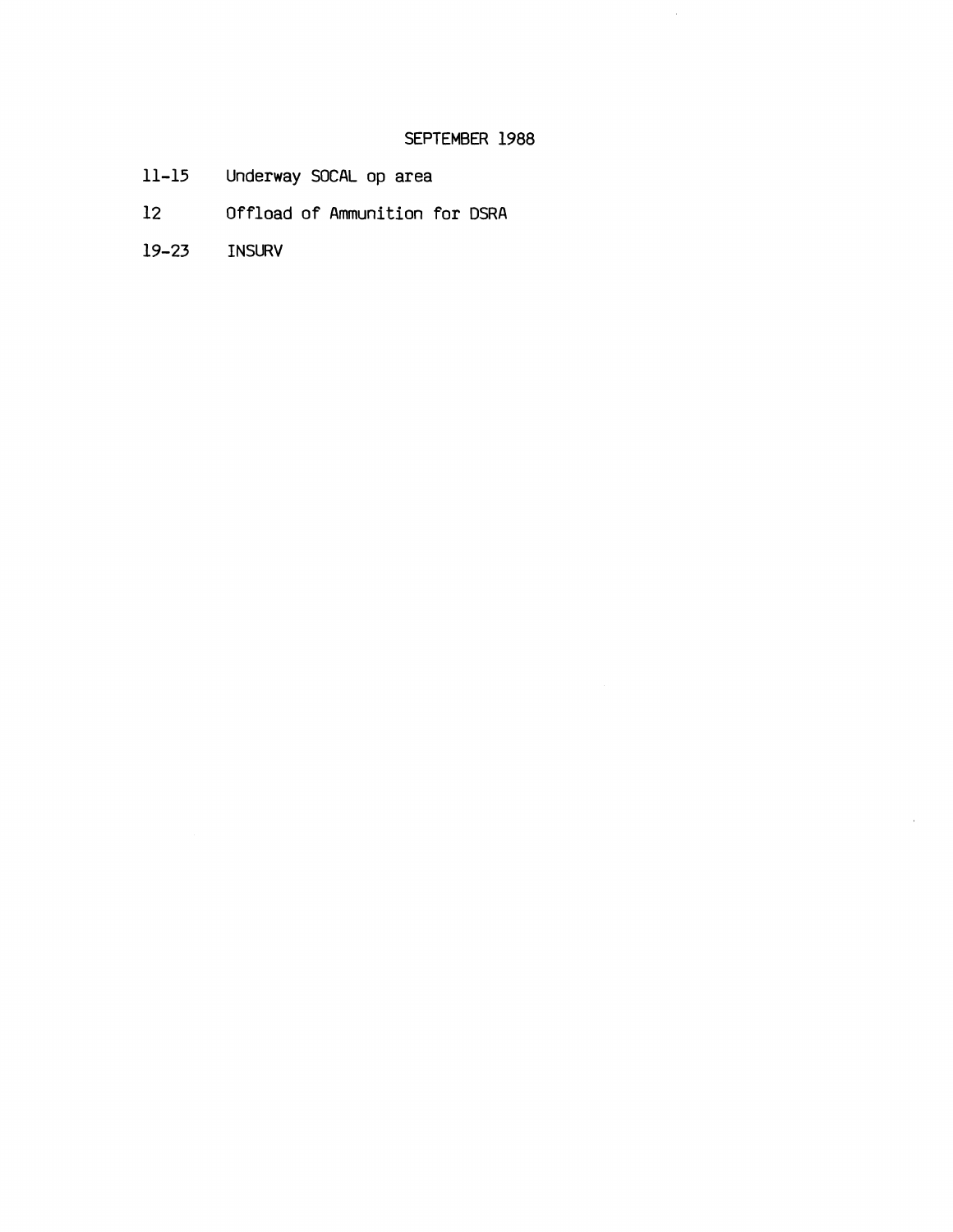### OCTOBER 1988

 $10$ Start DSRA

 $\bar{\gamma}$ 

- 12 Dead stick berth shift from NAVSTA San Diego to Southwest Marine Shipyard, San Diego, California
- 31 Drydocked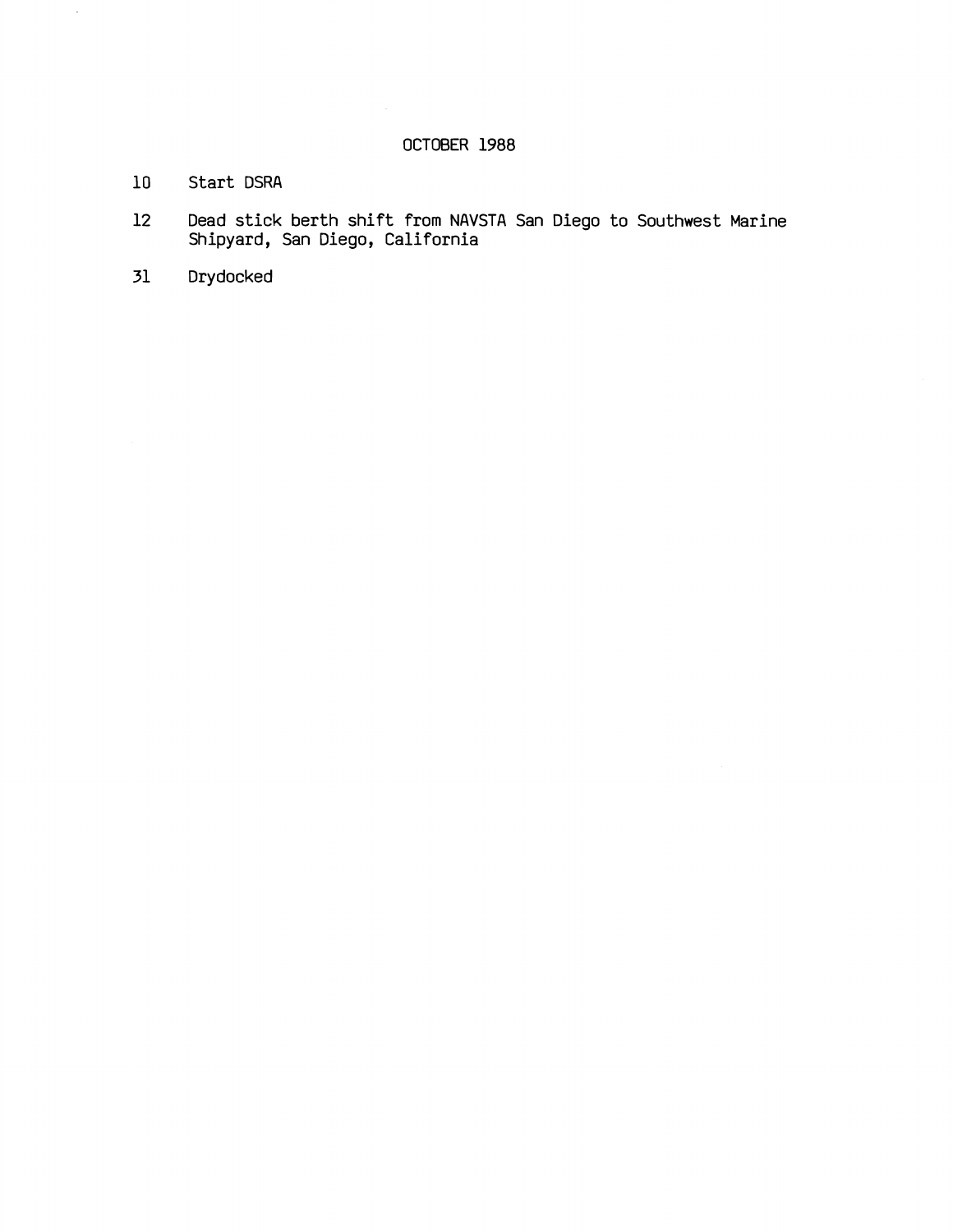NOVEMBER **1988** 

**NTR**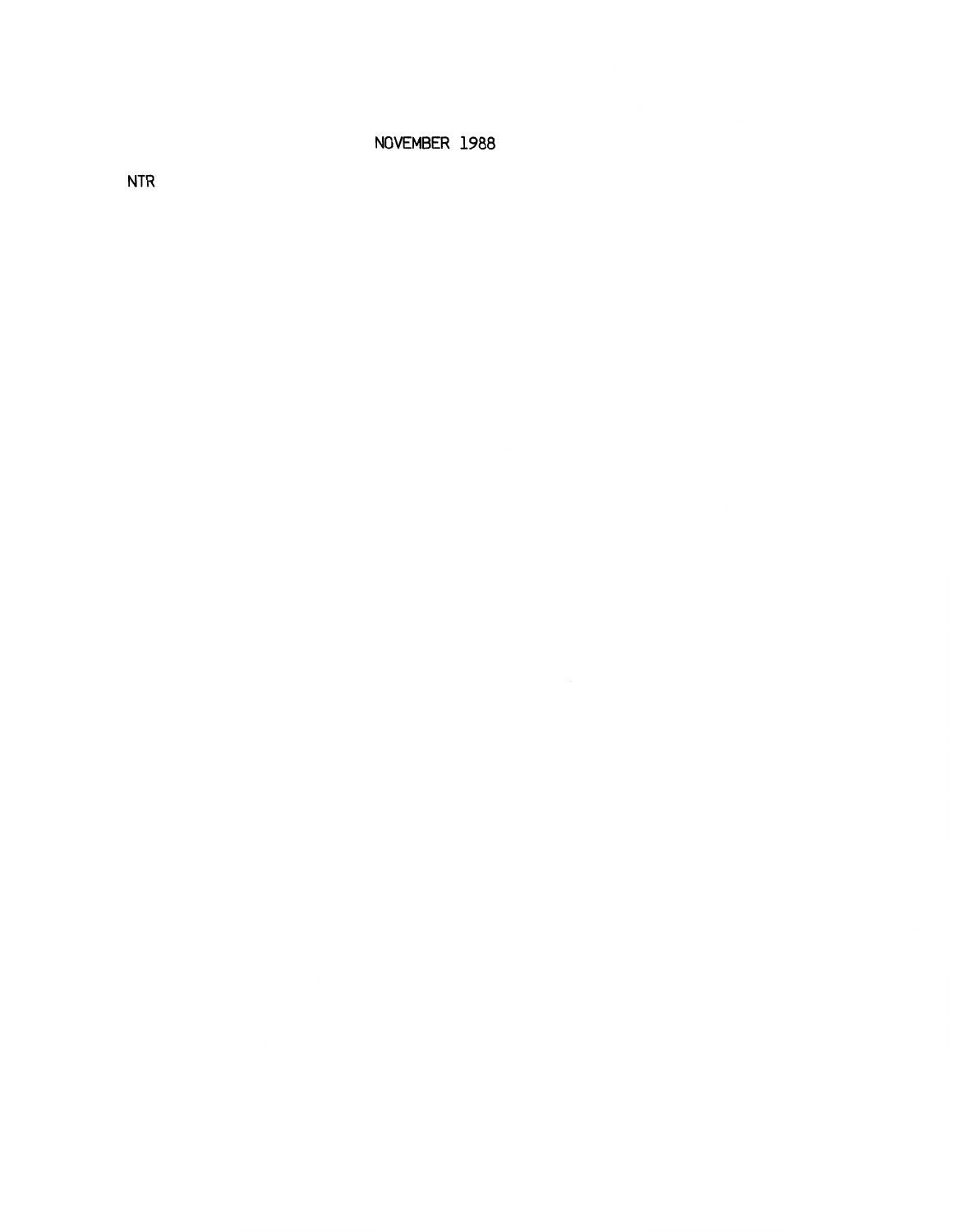# DECEMBER 1988

 $\sim$   $\sim$ 

**30** LCDR McKinney relieves LCDR Valencia as Executive Officer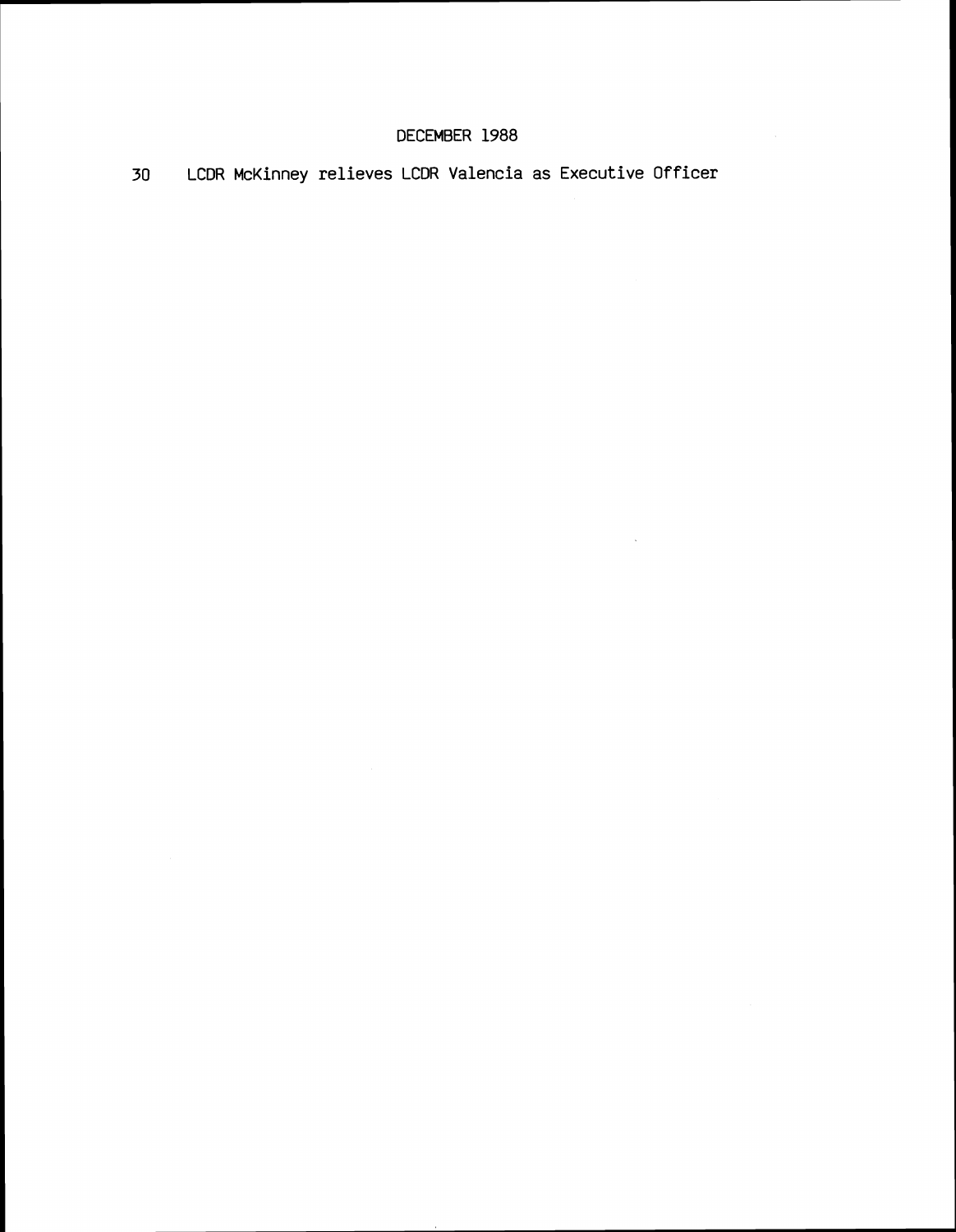#### c. Narrative.

 $\mathcal{L}$ 

THACH returned from her second deployment on 17 February to homeport San Diego, CA. In April she was awarded her first Commander Destroyer Squadron TWENTY-ONE Battle Efficiency award. CDR K. T. Moore relieved CDR G. J. O'Donnell as Commanding Officer in change of command ceremonies held onboard 1 June. THACH enjoyed a visit to the annual Rose Festival in Portland, Oregon. During the port visit Admiral Jeremiah, Commander in Chief U. S. Pacific Fleet, awarded THACH with the Spokane Trophy for being the surface combatant considered the most proficient in overall combat operations in the Pacific Fleet.

In October THACH entered a five month Drydocked Selected Restricted Availability.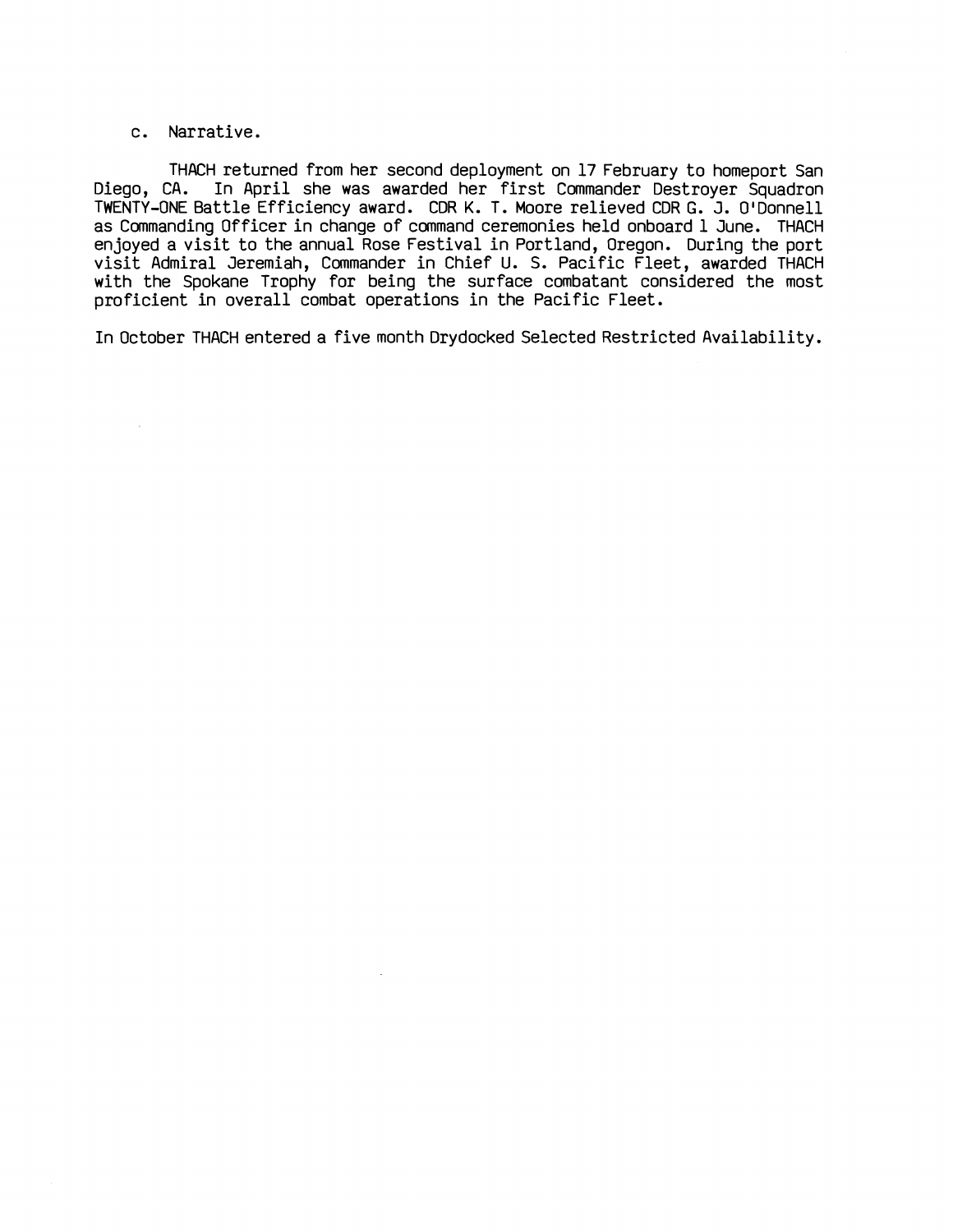# RETENTION STATISTICS

| Reenlistments: | 17 |
|----------------|----|
| Advancements:  |    |
| Enlisted:      | 46 |
| Officer:       | 6  |
| Discharges:    | 41 |
| Retirements:   | 2  |

# AMMUNITION EXPENDED

# ROUNDS

| 12 Gauge Shotgun                | 148            |
|---------------------------------|----------------|
| $M-14$                          | 1,025          |
| 45 caliber ball                 | 5,222          |
| .50 cal                         | 2,100          |
| 20 MM (CIWS)                    | 1,800          |
| $M - 60$                        | 700            |
| EW 76 SRBOC                     | 5              |
| L580 MK 58 Smokes               | 7              |
| 76 MM HE-IR                     | 1              |
| 76 MM HE-PD                     | 19             |
| 76 MM BL&P                      | 178            |
| SM-1 Guided Missiles (Exercise) | 2              |
| MK 46 Torpedoes (Exercise)      | $\overline{2}$ |
|                                 |                |

# SHIPS EVOLUTIONS

| Underway Replenishments         |               |
|---------------------------------|---------------|
| Helicopter Launches/Landings    | 1522          |
| Gas Turbine Operating Hours     | 1A 947.0      |
|                                 | 1B 1,382      |
| Miles Steamed                   | 12,535        |
| Gallons of fuel consumed (F-76) | 1,382,045 GAL |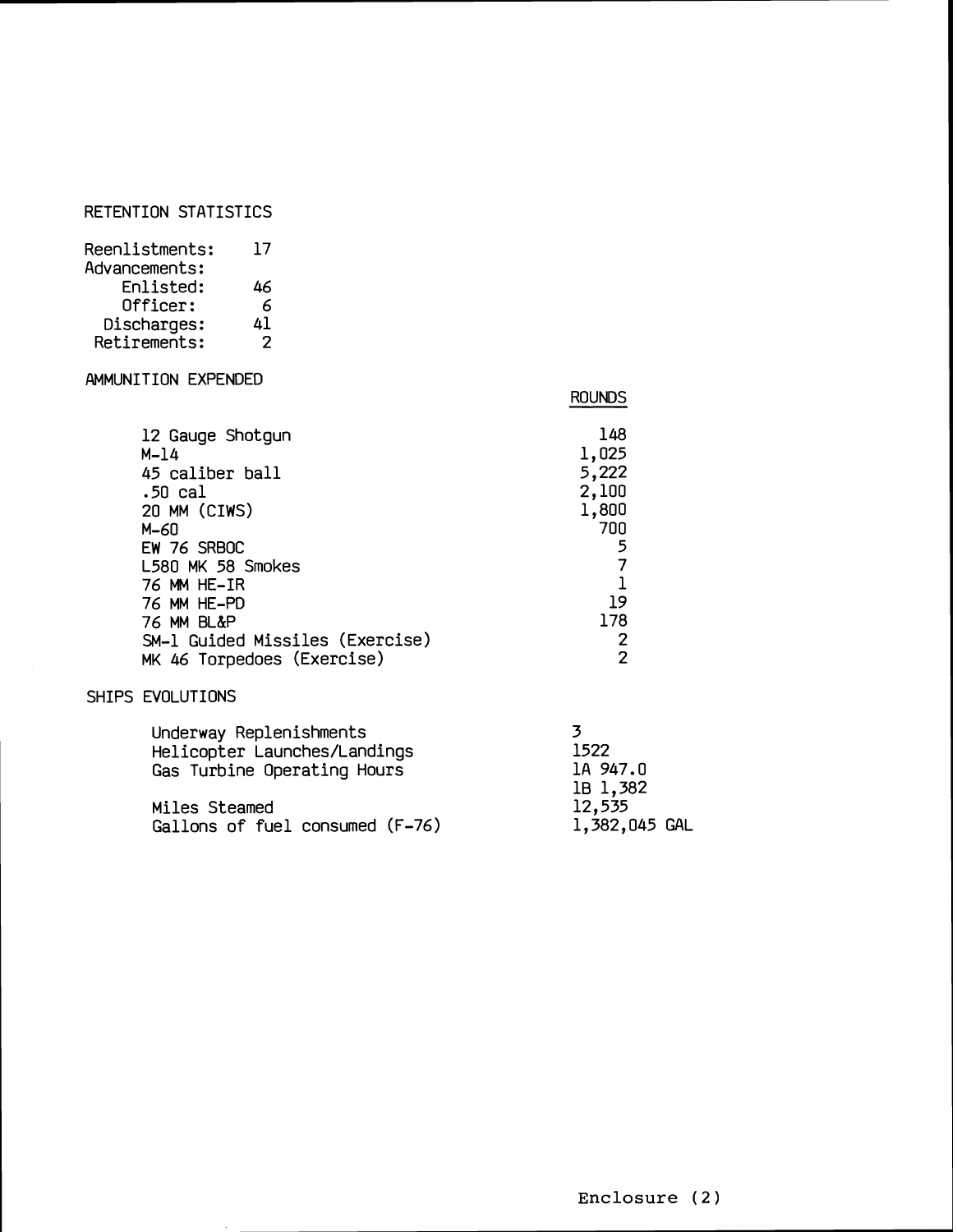